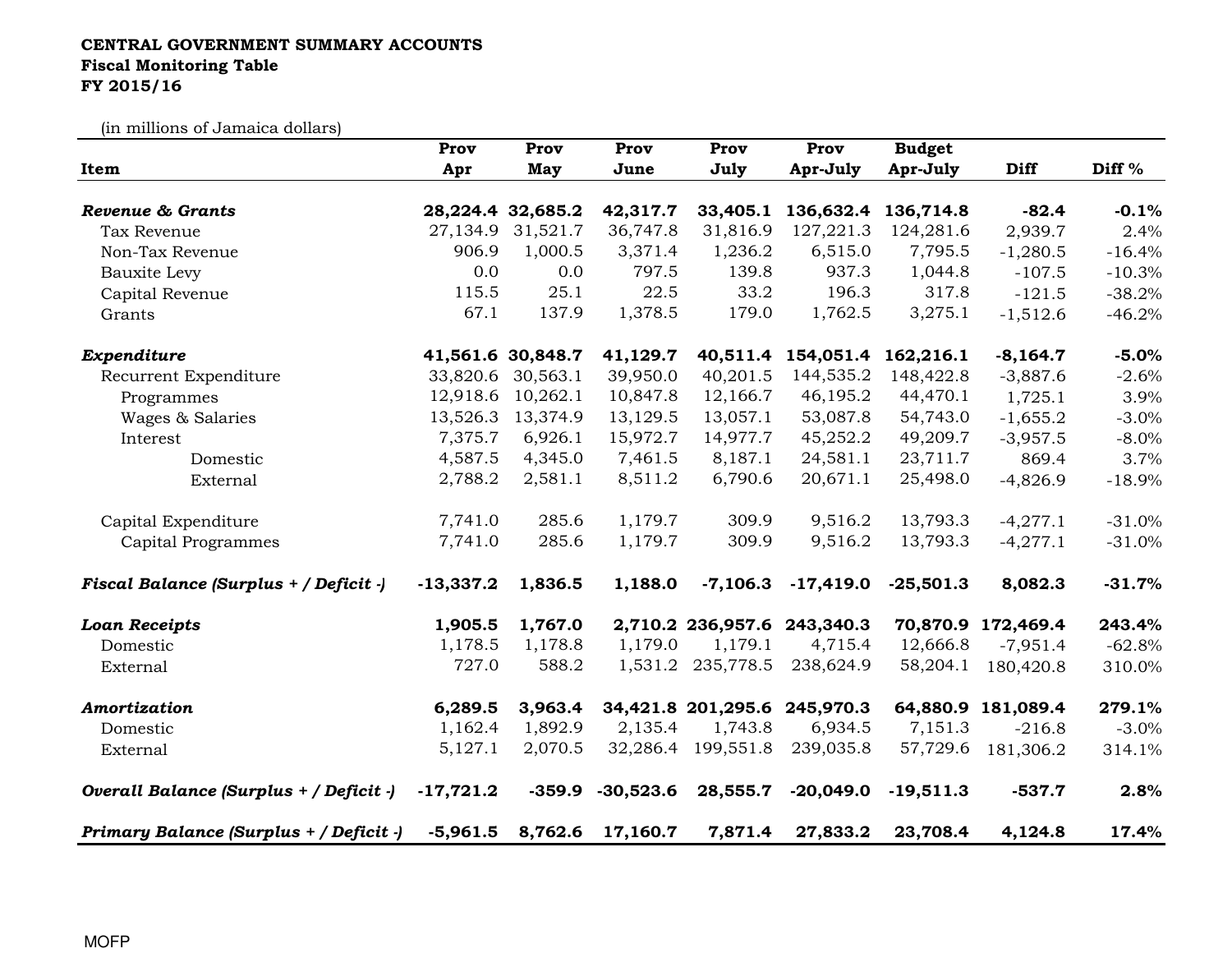## DETAILS OF REVENUE FY 2015/16

(in millions of Jamaica dollars)

| un minions of Jamaica donars)<br>Item | Prov.<br>Apr | Prov<br>May       | Prov<br>June   | Prov<br>July   | Prov.<br>Apr-July            | <b>Budget</b><br>Apr-July | Diff       | Diff <sup>%</sup> |
|---------------------------------------|--------------|-------------------|----------------|----------------|------------------------------|---------------------------|------------|-------------------|
| <b>Revenue &amp; Grants</b>           |              | 28,224.4 32,685.2 | 42,317.7       |                | 33,405.1 136,632.4 136,714.8 |                           | $-82.4$    | $-0.1%$           |
| <b>Tax Revenue</b>                    |              | 27,134.9 31,521.7 | 36,747.8       |                | 31,816.9 127,221.3 124,281.6 |                           | 2,939.7    | 2.4%              |
| Income and profits                    | 5,037.9      | 7,488.1           | 13,778.3       | 9,068.7        | 35,373.0                     | 31,941.3                  | 3,431.7    | 10.7%             |
| Bauxite/alumina                       | $\mathbf{0}$ | $\mathbf{0}$      | $\overline{0}$ | $\mathbf{0}$   | 0.0                          | $\overline{0}$            | 0.0        | 0.0%              |
| Other companies                       | 615.5        | 563.6             | 6,002.5        | 1,341.8        | 8,523.4                      | 6,491.5                   | 2,031.9    | 31.3%             |
| <b>PAYE</b>                           | 5,302.0      | 5,747.7           | 5,695.4        | 5,511.3        | 22,256.4                     | 22,527.7                  | $-271.3$   | $-1.2%$           |
| Tax on dividend                       | 55.8         | 40.5              | 72.6           | 156.9          | 325.8                        | 678.5                     | $-352.7$   | $-52.0%$          |
| Other individuals                     | 253.4        | 159.4             | 333.0          | 674.8          | 1,420.6                      | 1,089.7                   | 330.9      | 30.4%             |
| Tax on interest                       | $-1,188.8$   | 976.9             | 1,674.9        | 1,383.9        | 2,846.9                      | 1,153.9                   | 1,693.0    | 146.7%            |
| Production and consumption            | 11,765.6     | 11,856.0          | 9,832.9        | 9,948.5        | 43,403.0                     | 44,573.4                  | $-1,170.4$ | $-2.6%$           |
| <b>MBT</b>                            | 7.5          | 9.2               | 164.5          | 32.1           | 213.3                        | 331.0                     | $-117.7$   | $-35.6%$          |
| <b>SCT</b>                            | 1,030.7      | 1,698.5           | 465.5          | 546.3          | 3,741.0                      | 4,319.1                   | $-578.1$   | $-13.4%$          |
| Environmental Levy                    | $\mathbf{0}$ | $\boldsymbol{0}$  | $\overline{0}$ | $\overline{0}$ | 0.0                          | 175.9                     | $-175.9$   | $-100.0\%$        |
| Motor vehicle licenses                | 231.7        | 230.5             | 250.4          | 261.6          | 974.2                        | 896.8                     | 77.4       | 8.6%              |
| Other licenses                        | 45.6         | 44.2              | 31.3           | 31.3           | 152.4                        | 133.8                     | 18.6       | 13.9%             |
| Betting, gaming and lottery           | 284.7        | 214.3             | 284.5          | 230.9          | 1,014.4                      | 1,032.5                   | $-18.1$    | $-1.8%$           |
| <b>Accomodation Tax</b>               | 163.6        | 169.1             | 174.0          | 189.7          | 696.4                        | 753.4                     | $-57.0$    | $-7.6%$           |
| Education tax                         | 1,622.9      | 1,724.5           | 1,740.6        | 1,641.8        | 6,729.8                      | 6,687.1                   | 42.7       | 0.6%              |
| Telephone Call Tax                    | 598.7        | 144.5             | 511.4          | 534.8          | 1,789.4                      | 2,450.1                   | $-660.7$   | $-27.0%$          |
| Contractors levy                      | 67.4         | 80.0              | 58.5           | 61.4           | 267.3                        | 304.5                     | $-37.2$    | $-12.2%$          |
| GCT (Local)                           | 6,814.8      | 6,767.7           | 5,340.6        | 5,655.1        | 24,578.2                     | 23,964.0                  | 614.2      | 2.6%              |
| Stamp Duty (Local)                    | 898.0        | 773.5             | 811.6          | 763.5          | 3,246.6                      | 3,525.2                   | $-278.6$   | $-7.9%$           |
| <b>International Trade</b>            | 10,331.4     | 12,177.6          | 13,136.6       | 12,799.7       | 48,445.3                     | 47,766.9                  | 678.4      | 1.4%              |
| Custom Duty                           | 2,060.8      | 2,195.6           | 2,399.9        | 2,602.3        | 9,258.6                      | 9,925.4                   | $-666.8$   | $-6.7%$           |
| <b>Stamp Duty</b>                     | 122.6        | 152.3             | 131.3          | 161.3          | 567.5                        | 699.8                     | $-132.3$   | $-18.9%$          |
| <b>Travel Tax</b>                     | 921.3        | 849.8             | 850.9          | 839.8          | 3,461.8                      | 3,718.3                   | $-256.5$   | $-6.9%$           |
| GCT (Imports)                         | 4,757.7      | 4,896.5           | 5,515.1        | 6,145.7        | 21,315.0                     | 20,512.3                  | 802.7      | 3.9%              |
| SCT (imports)                         | 2,296.3      | 3,872.2           | 3,994.3        | 2,804.2        | 12,967.0                     | 12,159.1                  | 807.9      | 6.6%              |